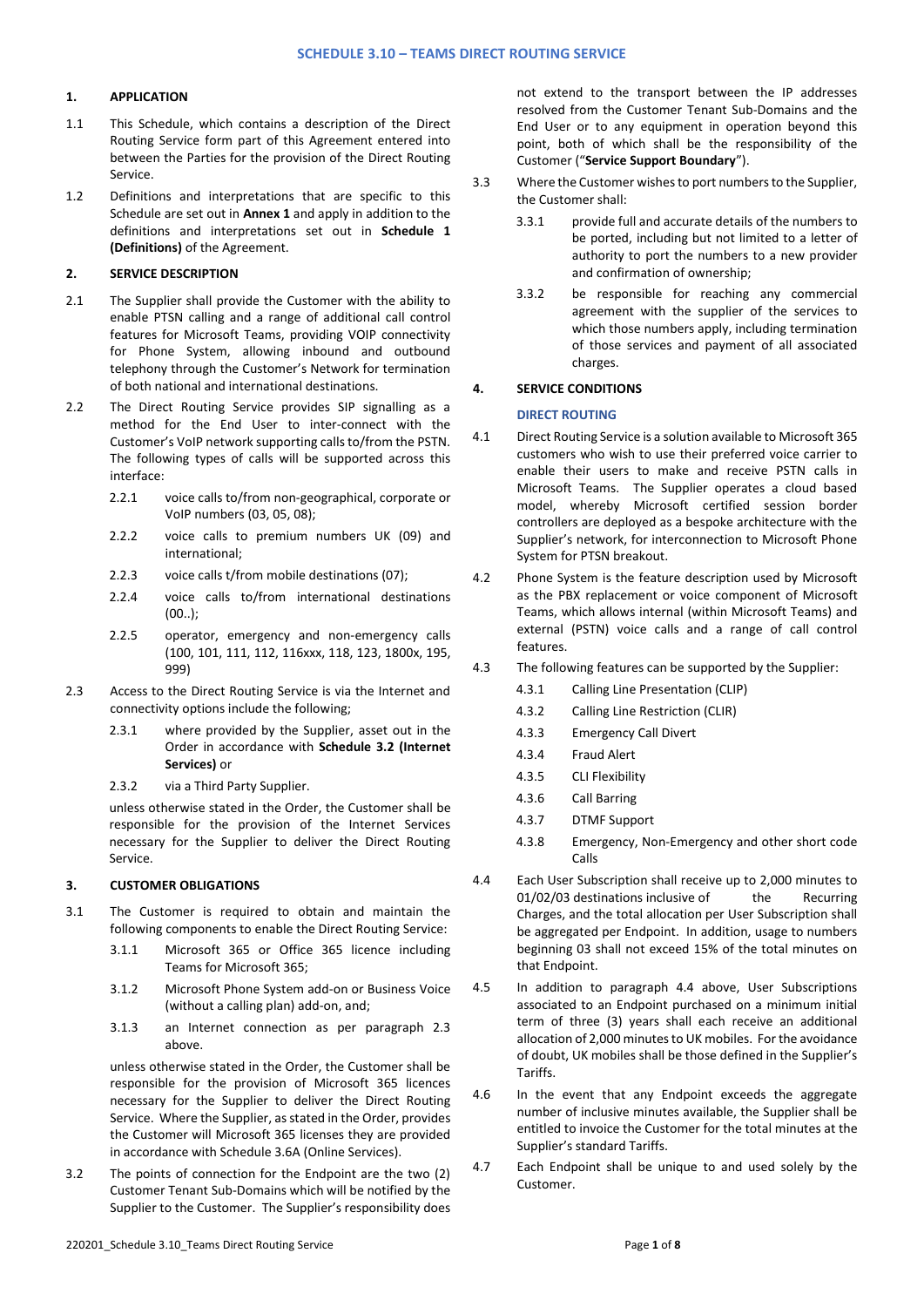# **ARCHITECTURE**

- 4.8 Direct Routing provides the Customer with a resilient solution, offering two geographically diverse networks, each hosted in a separate co-locations space, and connected with an existing Point of Presence and traffic is load-shared across the two diverse sites.
- 4.9 Each of the two resilient connections are defined by several session border controls, interfacing on the public side to the Microsoft Teams (in Azure), which has multiple connections of its own for resilience. The session border controls will route calls to and from specific Tenant Sub-Domains in Microsoft Teams, which serve as the SIP interface between Microsoft 365 network and the PSTN.
- 4.10 The elements of the architecture are described below:

#### **MICROSOFT CERTIFIED SBC'S**

4.10.1 cloud deployment model for Direct Routing Service requires Microsoft certified session border control into the Supplier's network.

#### **CUSTOMER SBC'S**

4.10.2 each service to the Customer will be terminated on a PSTN connected session border control, to enable the Supplier to provision and manage the Direct Routing Service via its portal and PSTN calling.

#### **NETWORK RESILIENCE MODEL**

- 4.10.3 distributed Microsoft certified SBC clusters are deployed on the network, for geographic resilience, and for load-balancing traffic, on both the public and private sides of the interface between the hosted infrastructure and Microsoft 365.
- 4.10.4 the SBC's will be connected to geographically distributed, load-balanced SBC clusters in the hosted core network, for SIP connectivity and PSTN breakout.

#### **SIGNALLING AND MEDIA**

- 4.10.5 signalling in Direct Routing Service will never be exchanged directly between the Microsoft Teams client and the Microsoft certified SBC's on the network, but always indirectly, via a "Call Controller" component of Microsoft 365.
- 4.10.6 A "SIP Proxy" component of Microsoft 365 network exchange SIP signalling with the Microsoft certified SBC's on the edge of the network, this in turn exchanged between the Microsoft SBC's and interconnected SBC's on the Supplier's core network, on which Microsoft Teams endpoints will be built using the Supplier's Portal, enabling signalling and media to be exchanged within the PSTN.

#### **SIGNALLING AND MEDIA ENCRYPTION**

- 4.10.7 Microsoft will only initiate and accept signalling connections secured by TLS 1.2.
- 4.10.8 this applies to the communication path between the End User and Microsoft 365 network. It also applies to the path between the Microsoft 365 network and the Microsoft certified SBC's deployed on the Supplier's network.
- 4.10.9 Media will be encrypted using SRTP.

## **CUSTOMER TENANT**

- 4.11 A tenant will need to be created in Microsoft 365 for the Customer and the Supplier shall be responsible for the creation of the Customer's Tenant Sub-Domain, which is where:
	- 4.11.1 individual Users are added;
	- 4.11.2 licences and numbers needed for voice telephony are assigned, and;
	- 4.11.3 the connection with the Supplier is configured for routing.
- 4.12 Two (2) fully qualified domain names (FQDN's) will need to be registered in the Customer's Tenant, a process which includes a verification step. These FQDN's are sub-domains of the domains of the domains of the SBC's on the Supplier's network. The FQDN's will be used by the Microsoft Phone System for routing calls between End Users and the SBC's on the Supplier's network. The Supplier reserves the right to charge the Customer for registering the FQDN's in the Customer Tenant, where the Customer has not registered the FODN's

#### **DEMARCATION OF RESPONSIBILITIES**

- 4.13 Unless specified otherwise in the Order, the Supplier shall not be responsible for any aspect of the supply, administration, provisioning, security or support of the Customer's Microsoft 365 environment, beyond providing a guide to the required initial configuration of the Customer's Microsoft Tenant, in order to enable connectivity to the Network and performance of service acceptance testing. Responsibility for performing this configuration will lie with the Customer.
- 4.14 Unless specified otherwise in the Order, the Supplier shall not be responsible for any of the following aspects of the Customer's Microsoft 365 environment;
	- 4.14.1 Microsoft Phone System configuration and management;
	- 4.14.2 Microsoft Teams configuration and management;
	- 4.14.3 Microsoft 365 configuration and management; or
	- 4.14.4 End User data in the Customer Microsoft 365 Tenant

similarly, the Supplier shall not be responsible for any third party internet access that the Customer may choose to procure for the purpose of enabling access to the Microsoft 365 network. The Supplier reserves the right to charge the Customer for any configuration carried out on the Customer's Microsoft 365 environment necessary for provision of the Direct Routing Service.

#### **EXCEPTIONS**

- 4.15 The Supplier does not support video calling using the PTSN, from the Microsoft Teams environment. Microsoft Teams has a video calling facility that operates separately to any traffic traversing on the Third Party Supplier Network.
- 4.16 FAX is not supported.
- 4.17 The Supplier does not accept any Dialler traffic and will take efforts to remove such traffic if/when detected. This is based on the operational need to safeguard the Network and ensure that optimum service levels remain available to all customers across the Network. In addition, following Ofcom guidelines regarding nuisance, silent and abandoned calls it is considered to be a regulatory requirement which must be adhered to.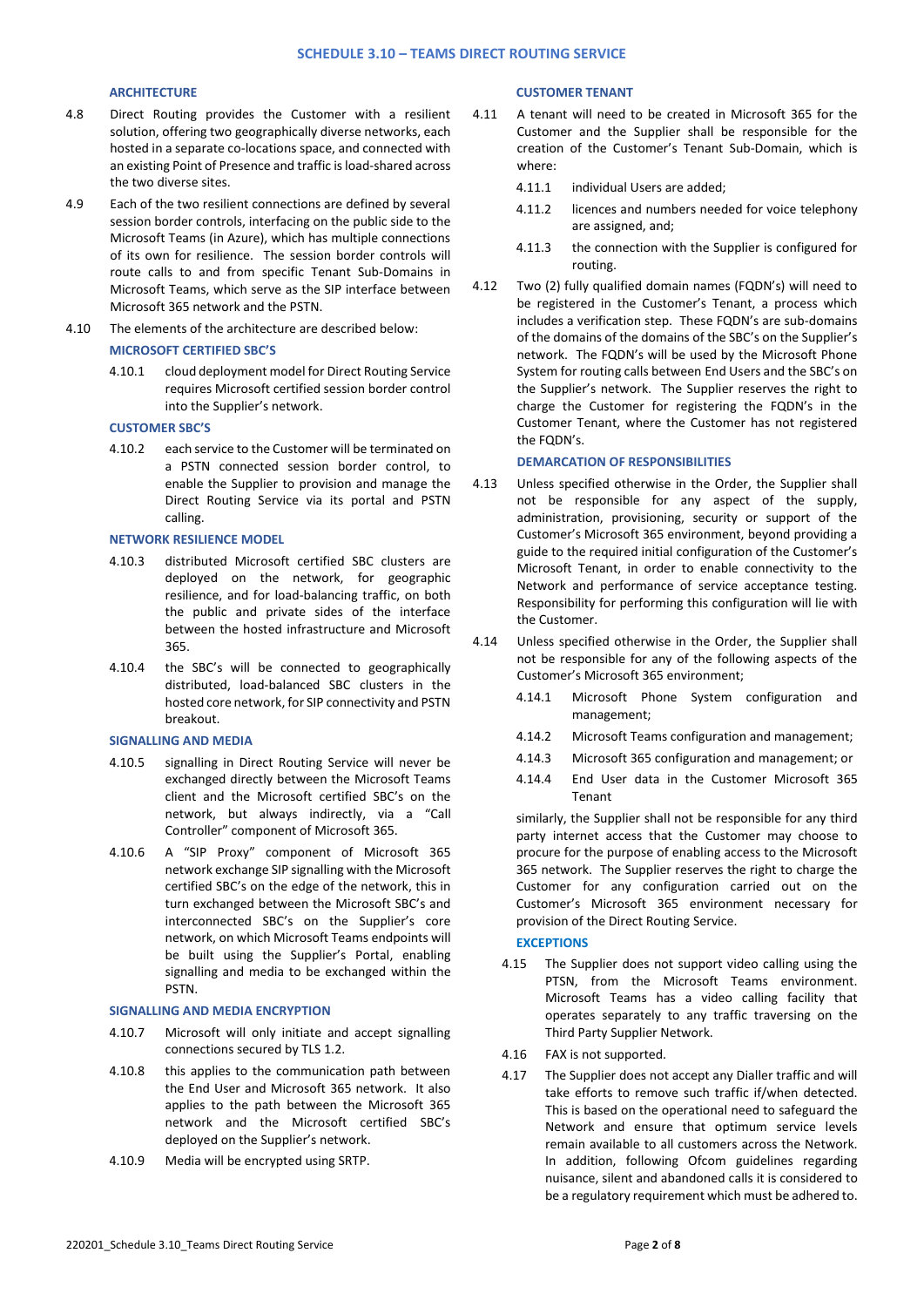- 4.18 The Supplier considers acceptable traffic to have an Average Call Hold Time (ACHT) of greater than 50 seconds and an Answer Seize Ratio (ASR) of greater than 60%.
- 4.19 In addition, the Supplier actively monitors all SIP traffic and will respond to Endpoints that exhibit 'dealer like' call patterns. In the first instance this will mean the Supplier will contact the Customer to help resolve the situation by reducing capacity and agreeing a resolution timeframe, however this does not preclude the Supplier from barring the Endpoint without notification to the Customer in extreme circumstances.

## **5. SERVICE CHARACTERISTICS**

### **ENDPOINTS**

5.1 An Endpoint represents the interface for a Microsoft Phone System Tenant.

# **NUMBER PRESENTATION**

- 5.2 An Endpoint represents the interface for a Microsoft Teams Phone System.
- 5.3 It is a requirement of the Direct Routing Service that the calling party ("**A-Number**") be validated to confirm the format and ensure that the number is hosted on the platform, so that emergency services have an accurate record of the calling customer.
- 5.4 The Customer is responsible for supplying both A-Numbers and B-Numbers in a valid format, not containing alpha characters, spaces, hyphens, full stops, etc.
- 5.5 Only numbers allocated to the Endpoint should be used to make outbound calls by End Users to ensure that in the event that an End User makes a call to the Emergency Services, the number they present is associated with a valid and current address in the records held against that number by the Emergency Services. It is the responsibility of the Customer to ensure that the address information for all numbers allocated to the Endpoint remains current.
- 5.6 If the A-Number is a number that has not been allocated to the Endpoint or where it is missing a valid numerical CLI, it will be automatically overwritten with an agreed default number. This default number is known as the Network CLI and will be the number allocated to the Endpoint.
- 5.7 In the event that the Customer wishes to present an A-Number that is not allocated to its Endpoint, the following provisions apply;
	- 5.7.1 the Customer must procure that the A-Number is of a national significant format, is allocated to it and it possesses all necessary permissions in respect of the lines in question;
	- 5.7.2 the Customer must procure that where the A-Number is not allocated to it, it has written consent from the allocated owner for its use as an A-Number and that such consent has not been withdrawn;
	- 5.7.3 the Customer must procure that under the terms of the CLI code of practice the A-Number must be a number that is allocated to the Customer, is in use, connected to a terminal and capable of receiving calls;
	- 5.7.4 the Customer acknowledges that the Supplier has the right to suspend or withdraw use of the Direct Routing Service if it is subsequently found that the Customer is in breach of paragraphs 5.7.1 through to 5.7.3 and hereby indemnifies the Supplier

against any claims arising as a result of any such breach, and;

- 5.7.5 the Customer shall upon reasonable request from the Supplier provide all reasonable evidence as the Supplier may require so as to audit and monitor the Customer's adherence with this paragraph 5.7.
- 5.8 Non Geographic Numbers specifically 03 and 08, are supported with the Direct Routing Service. These numbers can be terminated on an Endpoint in the same way as a standard geographical number.
- 5.9 For security reasons the Supplier shall set limits for the maximum calls per second (CPS). Limits will default to five (5) CPS. Any request to increase this level will be considered in line with the Supplier's process. If this constraint is reached the Supplier will log and reject calls.

### **6. CALL MANAGEMENT FEATURES**

### **FRAUD MANAGEMENT**

- 6.1 The Fraud Management System ("**FMS**") feature allows the Customer to protect itself from Fraudulent Activity from Endpoints that have fallen victim to hacking or excessive unauthorised call spends. Unless the Customer requests otherwise, the Supplier will pre-set default individual call limits based on estimated usage against specific Endpoints and have automatic barring invoked if these thresholds are breached.
- 6.2 The FMS will monitor the Customer spend systematically polling the CDR's and rating them accordingly. The accumulated total from when the FMS started will be monitored and when the total reaches the warning threshold (typically configured at 85% of the maximum spend) the FMS will generate a warning email and SMS, where configured to do so.
- 6.3 The Supplier shall notify the Customer if potentially fraudulent activity is detected, to enable the Customer to investigate. The FMS will continue to monitor the spend until it breaches either the 24hr or 7-day tracking threshold, at which point a "All Calls Barred" action will be automatically placed on the Endpoint and no further outbound calls will be possible.
- 6.4 The FMS will automatically generate a further email and SMS (where configured) detailing the fact that the Endpoint has breached its limit together with the current spend before call barring became effective.
- 6.5 Once the Endpoint has breached its limit and call barring has been applied, it will remain in this state until the Customer requests that the Supplier removes the call barring. However the following shall apply:
	- 6.5.1 calls to the Emergency Services will be unaffected;
	- 6.5.2 operational requirements including scheduled polling, mediation and activation logic mean that call barring can take up to an hour to take effect. Therefore the final spend may exceed the configured spend limit;
	- 6.5.3 all calls originating from the Endpoint will be included in the aggregated spend.

#### **SIP TRUNK CALL MANAGER**

6.6 The following features are provided as part of the Direct Routing Service through the SIP Trunk Call Manager service, and once configured by the Supplier, can be managed online by the Customer through the control panel.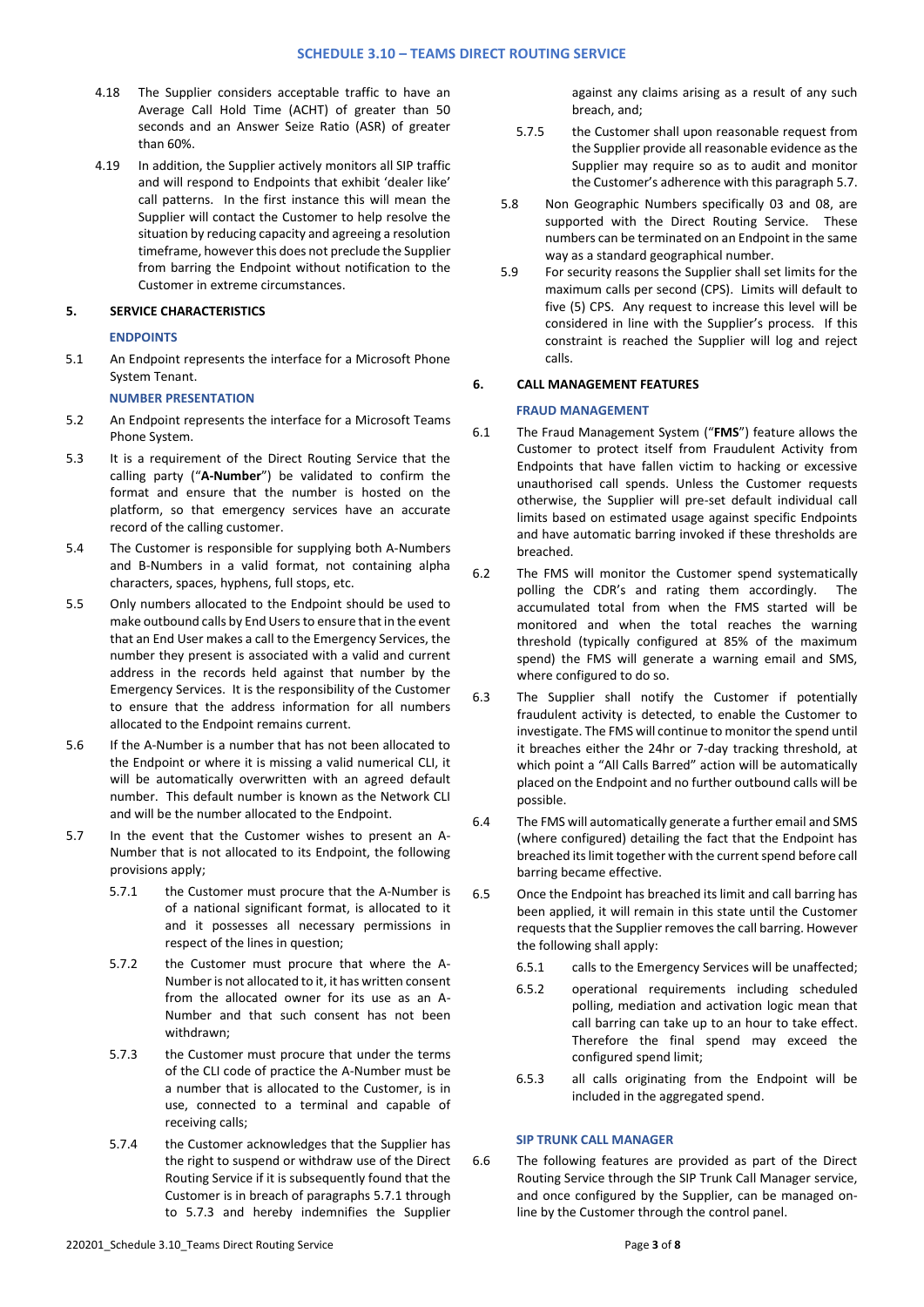- 6.7 SIP Trunk Call Manager and associated features are configured directly by the Supplier through a secure (SSL certified) control panel accessed using a unique username and password.
- 6.8 Access to the Point my Number system within [https://chessict.siptrunkcallmanager.co.uk](https://chessict.siptrunkcallmanager.co.uk/) is provided to the Customer on a per login basis and it is possible to create additional End User logins and define user permissions through the admin tab on SIP Trunk Call Manager, which is visible to the Customer.
- 6.9 The "Point my Number" is the tab where the Customer can build, validate and activate call plans for specific call routing needs. They can download to a .csv report, a list of numbers within the account and their associated terminating numbers. The tab also allows for the creation and download of the custom field feature that is part of the Advanced Statistics package.
- 6.10 If the Customer has access to and uses the SIP Trunk Call Manager portal to make changes and they require assistance or such changes fail, the Supplier shall be entitled to charge the Customer for time spent to assist the Customer.

# **DEFAULT ROUTING**

6.11 The Customer can use the default routing in place of a numbered destination if the call is to be routed directly back to the Endpoint, which is the default provisioning of any new number associated to the Endpoint enabled within the SIP Trunk Call Manager service.

#### **DESTINATION CONTROL**

6.12 The Customer can change the termination number to which their inbound calls are routed. Termination numbers must be UK mobile or fixed line destination numbers. International destinations are only available following regulatory approval.

### **DAYS OF WEEK ROUTING**

- 6.13 The Customer can set up specific call routing to be applied according to the day of the week from Monday to Sunday. **TIME CONTROL**
- 6.14 The Customer can set up specific call routing according to the time of day. Time zones are entered with reference to the twenty four hour clock and calls will be routed up until the final minute of the time zone.

#### **DIVERT CONTROL**

- 6.15 The Customer can divert calls according to no answer, busy or on failover on primary destination number and the Supplier network will detect when the preferred line is busy and re-route the call to the divert destination accordingly.
- 6.16 Divert on no answer will take effect according to the predefined settings selected on the divert node in Point my Number from a choice of 5, 10, 20, 30, 40, 50 or 60 seconds. This selection determines the time in seconds that the call is left ringing, before returning the call routing logic to the Supplier's network. A divert failover may be used to predefine required call routing should the preferred destination be unavailable due to a fault such as a line fault or a Microsoft Teams fault.

#### **DATE CONTROL**

6.17 Date control nodes are used to define routing for calls made within a particular date range. Date ranges are entered into the system by the End User using the calendar tool provided. **ADVANCED STATISTICS**

- 6.18 Online advanced statistics available to the End User after login at [https://chessict.siptrunkcallmanager.co.uk](https://chessict.siptrunkcallmanager.co.uk/) display inbound call data for all inbound numbers active on the End User inbound account. Data is available in a target lead time of real time plus five (5) minutes and historical data can be displayed from a six (6) month archive. Additionally, an authorised user can create custom search criteria by adding custom fields via the "Point my Number" screen. The End User can search for results based on call outcomes, date/time stamp, by caller's telephone number and on an individual or all numbers basis. Results can be downloaded by the End User in .csv format.
- 6.19 End Users can also create custom fields via the "Point my Number" page, allowing them to store bespoke data against each DDI i.e. First and last name, department, cost code, etc. Data can be bulk downloaded and uploaded using .csv format.

#### **ALIASING**

6.20 The End User can share the behaviour of one inbound number with another inbound number. Using the aliasing feature the call plan needs to be updated once and it will be reflected across all the aliases. Aliasing eliminates the need to create two or more identical call plans when all that is required is a new callable inbound number.

## **DDI APP**

6.21 End User login is granted access to call plan routing changes via a handheld smartphone/device application. Upon successful download from the relevant app store, the Customer is able to log in to access a subset of SIP Trunk Call Manager functionality as available at [https://chessict.siptrunkcallmanager.co.uk.](https://chessict.siptrunkcallmanager.co.uk/) The Customer has access to key components on inbound call routing for numbers provisioned on this service and in accordance with their user permissions. Functionality includes ability to route calls to an alternative destination number/voicemail/divert calls/invoke pre-configured call plan. Key reporting statistics are also available including performance graphs and call history.

#### **REPORTS**

- 6.22 The End User will see a "Reports" tab on their [https://chessict.siptrunkcallmanager.co.uk](https://chessict.siptrunkcallmanager.co.uk/) account. The End User can sign up for daily, weekly or monthly emails containing either a .csv file with the high level statistics for each number within the account. Up to three (3) email addresses can be designated to receive the emailed reports. **ON-NET LOGIC**
- 6.23 The below outlines how SIP Trunk Call Manager treats an inbound call, from a billing perspective, when assigned to a call plan.
	- 6.23.1 Inbound call terminated to SIP = free of charge
	- 6.23.2 Inbound call terminated to call control function and then to an on-net number (number associated with Endpoint) = free of change
	- 6.23.3 Inbound call diverted to an on-net number (number associated with Endpoint) = free of charge
	- 6.23.4 Inbound call diverted to an off-net number (thirdparty Endpoint, ISDN, mobile, NGN etc) = changeable, in relation to associated rate card.

### **NUMBER AVAILABILITY**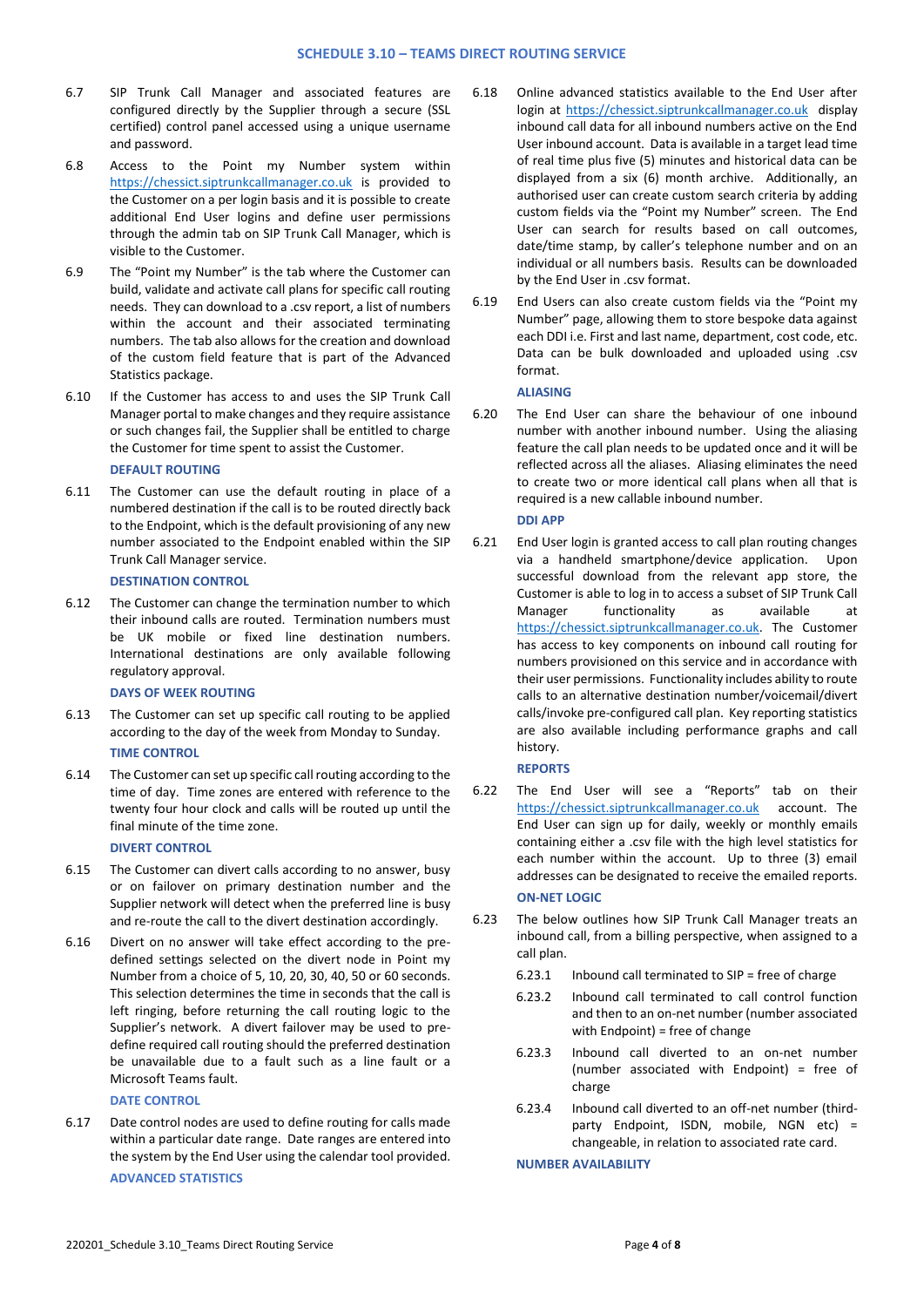6.24 The service can be ordered with a new number from the following ranges, 0845, 0844, 0871, 0870, 0800/0808, 03XX, 01/02.

**DIRECTORY ENQUIRY REGISTRATION**

- 6.25 All inbound numbers can be registered with the BT directory enquires service by the Supplier if requested by the Customer at time of the Order. **CALL TERMINATION**
- 6.26 All numbers provisioned must terminate to a valid destination from the following options:
	- 6.26.1 Endpoint
	- 6.26.2 UK fixed line geographic number (01 or 02)
	- 6.26.3 UK 03, 080x, 050x number
	- 6.26.4 UK mobile number (please note that international roaming may affect the service)
	- 6.26.5 International number (on request and at discretion of the Supplier)
	- 6.26.6 An 084 or 087 number (on request and at discretion of the Supplier)
	- 6.26.7 SIP Trunk Call Manager system announcement (where applicable)
	- 6.26.8 SIP Trunk Call Manager system announcement (where applicable)

The following destination numbers are not guaranteed to work in conjunction with the service; international destinations/roaming (international) mobiles/IP destinations/destinations associated with a fax machine/data.

- 6.27 All 01 and 02 inbound termination are inclusive with the rental fees, only new 03 traffic will qualify as being inclusive. **CALL BARRING**
- 6.28 By default, SIP Trunk Call Manager will have strengthened call barring settings. These settings have been aligned to those traditionally put in place on PBX systems that control and extension diversion rights – i.e. only diverts to 01, 02, 03 or 080x will be permitted. The SIP Trunk Call Manager account administrator will have the ability to soften the call barring in place by assigning the appropriate right to an End User via the SIP Trunk Call Manager GUI.
- 6.29 It is not permitted to have weaker call barring settings on the SIP Trunk Call Manager service than those set against the Endpoint itself – i.e. if you bar calls to 01 or 02 destinations against the Endpoint then these settings will flow through to the SIP Trunk Call Manager service. However, if an End User attempts to make a change that results in validated or active call plan having a prohibited destination then these call plans will need to be aligned to the change before the change can be implemented. The portal will indicate which numbers have the conflicting call plans for ease of rectification.

## **7. EMERGENCY SERVICES 999/112 RESPONSIBILITIES**

7.1 The Direct Routing Service supports 999/112 emergency call services, and such calls will be routed to the national emergency call handling agents. However, the Direct Routing Service does not operate in the same way as PSTN fixed line 999/112 public emergency call services and connection to such services may not be possible in the event of a service outage caused by loss of the Customer's connectivity to the Internet for whatever reason. In such circumstances the Customer should use their PTSN line to make the emergency call.

- 7.2 It may on occasion not be possible for emergency services personnel to identify the Customer's location and telephone number so this information should be stated promptly and clearly by the Customer when making such a call.
- 7.3 The Customer shall ensure that Emergency Services Address Information is provided in respect of each in service number.
- 7.4 The Customer acknowledges and agrees that the Direct Routing Service constitutes and is purchased as a private service for use with certain previously identified specific applications which, as regards public emergency call services, confers only limited service at agreed defined locations and it is not a full public service.

### **8. PRICING AND PAYMENT**

- 8.1 This paragraph 8 is supplemental to clause 6 of the General Conditions and in the event that this paragraph 8 expressly conflicts with clause 6 of the General Conditions, this paragraph shall take precedence.
- 8.2 The Supplier shall invoice the Customer for the Charges in respect of the Direct Routing Service set out in paragraph 8.3, in the amounts as specified in the Order and as varied pursuant to this Agreement.
- 8.3 Unless stated otherwise in an applicable Order, the Supplier shall invoice the Customer for the following;
	- 8.3.1 connection and Installation Charges, on or after the date of Connection for any work carried out;
	- 8.3.2 Recurring Charges, except Usage Charges, monthly in advance;
	- 8.3.3 Usage Charges, monthly in arrears, calculated at the then current Tariffs;
	- 8.3.4 any Charges for Hardware and/or Software, which shall apply from the date of delivery; and,
	- 8.3.5 any Termination Charges upon termination of the Direct Routing Service

for any period where the Direct Routing Service are provided for less than a month, the Recurring Charges will be calculated on a daily basis.

- 8.4 Recurring Charges are invoiced monthly in advance, with the first invoice to include for a period which shall commence on the date of Connection and up to the end of the first full month following the month in which the Connection occurred.
- 8.5 The Supplier may also invoice for the following Charges in addition to those set out in the Order:
	- 8.5.1 investigating a Service Fault where no Service Fault is found or is caused by something which the Supplier is not responsible for under this Agreement;
	- 8.5.2 commissioning the Direct Routing Service, including but not limited to the configuration of the Customer's tenant in Microsoft 365 and creation of the Customer's Tenant Sub-Domain;
	- 8.5.3 restoring the Direct Routing Service if the Direct Routing Service has been suspended in accordance with clause 7 of the General Conditions;
	- 8.5.4 cancelling the Direct Routing Service in accordance with clause 8 of the General Conditions;
	- 8.5.5 any other charges set out in the Order or the Tariffs or as otherwise agreed, including but not limited to charges for (i) providing paper invoices, (ii) late payment fees, (iii) dishonoured payments and (iv) payment processing fees.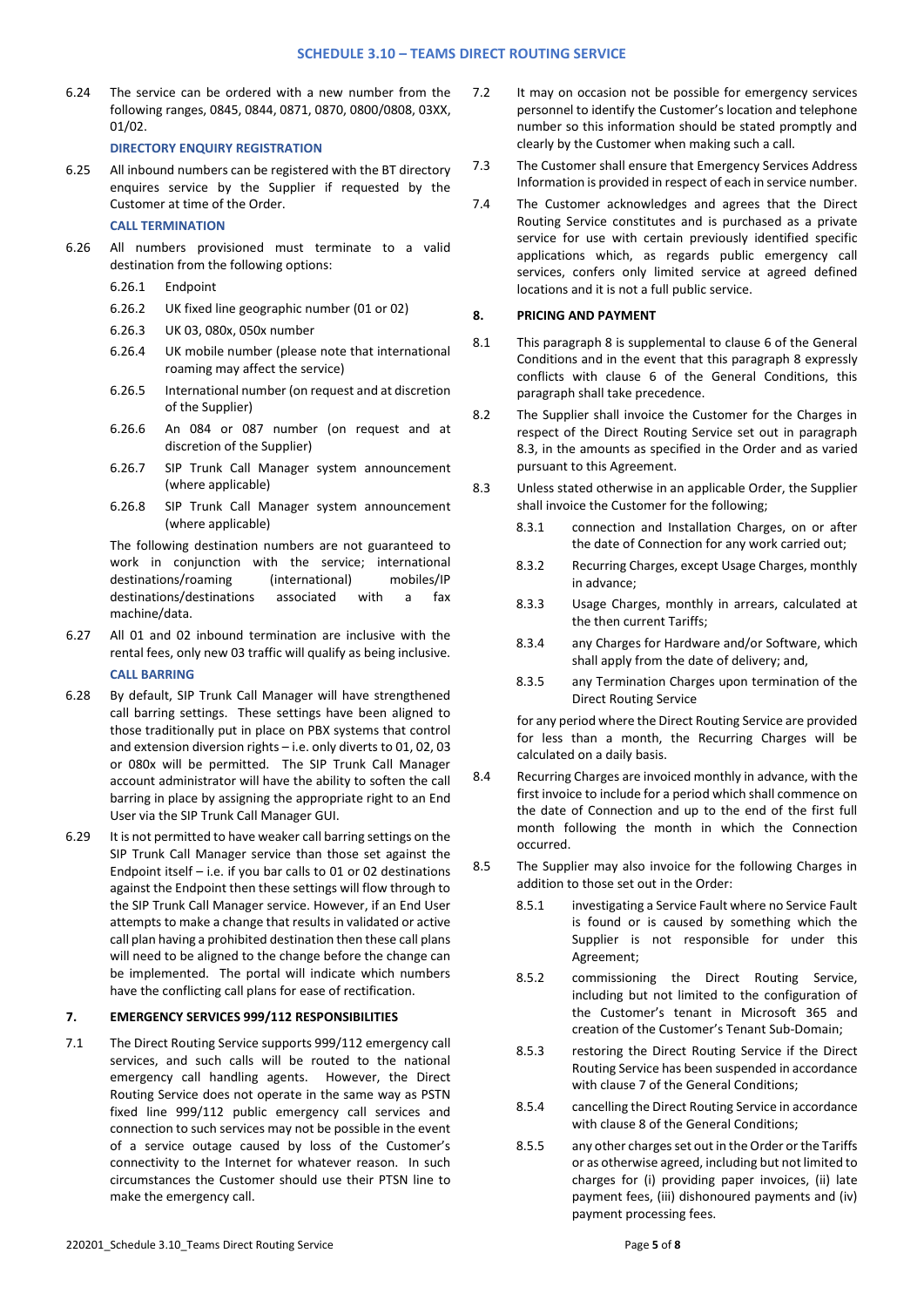- 8.6 The Supplier reserves the right to apply a price increase to the Charges each calendar year except where the Supplier has agreed otherwise with the Customer in writing. The Supplier will notify the Customer when the price increase applies for each Service by email, on the Customer's invoice, the Chess Customer portal and/or on its website [www.chessICT.co.uk.](http://www.chessict.co.uk/) The increase will be rounded up to the nearest whole pence and calculated by multiplying the existing Charges by a percentage comprised of i) the Retail Price Index ("RPI") rate figure published by the Office of National Statistics in January of that year (ignoring any negative figures), plus ii) 3.9%. If the RPI figure is negative in the year the Supplier will only increase Charges by 3.9%. This paragraph 8.6 is without prejudice to clause 6.10 of the General Conditions and as such shall not be deemed superseded.
- 8.7 Any increase to the quantity of User Subscriptions shall be applied from the date of such increase, with the billing from the first day of the month immediately following the change.
- 8.8 Charges for Calls made by the Endpoint are invoiced monthly in arrears.
- 8.9 All Charges payable to the Supplier for traffic routed via the Endpoint to be used with the Direct Routing Service shall be paid in full by the Customer by the due date, notwithstanding that they may have arisen from unauthorised, fraudulent or illegal use and whether or not they derive from installation and access arrangements which have been authorised by the Supplier.

#### **9. TERMINATION**

- 9.1 This paragraph 9 is supplemental to Clause 2 and 8 of the General Conditions and in the event that this paragraph 9 conflicts with Clause 2 and 8 of the General Conditions, this paragraph shall take precedence.
- 9.2 Where a Customer is a Microenterprise or Small Enterprise Customer or Non-for-profit Customer, upon expiry of the Minimum Term, the Minimum Term will not automatically renew pursuant to clause 2.1 of the General Conditions, the Agreement shall continue until such time that the Customer provides thirty (30) days' notice to terminate the Agreement. Use of the Direct Routing Service following expiry of the Minimum Term will be subject to the Supplier's standard published Tariffs.
- 9.3 Where a Customer is a Microenterprise or Small Enterprise Customer or Non-for-profit Customer, they shall have the additional right to terminate the Agreement in the following circumstances:
	- 9.3.1 by giving the Supplier notice within thirty (30) days of the date that notice from the Supplier of proposed amendments to the Charges in accordance with clause 6.10 and/or 16.1 of the General Conditions is received and where such changes are likely to cause material detriment to the Customer; or
	- 9.3.2 within the Transfer Period.

For the avoidance of doubt, the Customer shall not have a right to terminate the Agreement pursuant to clause 9.3.1 where the Supplier varies the Charges pursuant to paragraph

9.4 Where the Supplier provides notice of proposed amendments to the Charges and/or the Agreement pursuant to clause 6.10 and/or 16.1 of the General Conditions and the Customer does not provide notice to terminate within thirty (30) days in accordance with paragraph 9.3.1, the Customer shall be deemed to have waived its right to terminate

pursuant to paragraph 9.3.1. The Customer's continued use of the Services shall be deemed acceptance if such changes.

- 9.5 If a Customer terminates the Agreement pursuant to paragraph 9.2 or 9.3 above, the Customer shall not be liable for any Termination Charges.
- 9.6 Notwithstanding paragraph 9.5, the Customer shall be liable to pay Termination Charges to the Supplier in accordance with clause 8.7 of the General Conditions, where the Agreement is terminated within the Minimum Term or any Successive Term.

#### **10. SERVICE CARE LEVELS**

10.1 The Supplier shall use reasonable endeavours to repair a Service Fault in accordance with the Service Care Level stated on the Order and as detailed in **Schedule 4.1 (Fault Management Connectivity)**. In the event of conflict between this paragraph 10 and Schedule 4.1, this paragraph 10 shall take precedence.

#### **SERVICE AVAILABILITY**

- 10.2 The Supplier does not guarantee that the Direct Routing Service will be continuously available or free from service failures, however the Supplier makes certain commitments as to the Direct Routing Service as set forth in paragraphs 10.3 through to 10.7 below.
- 10.3 The Supplier shall use all reasonable endeavours to ensure that Service Availability is as follows: Availability Measurement Period: 1 calendar month

|                                                         |  |        | Core $(1)$ | <b>Non-Core</b><br>(2) |
|---------------------------------------------------------|--|--------|------------|------------------------|
| Microsoft<br>Direct<br>Teams<br><b>Routing Endpoint</b> |  | 99.99% | 99.95%     |                        |

- 10.4 Core functions are defined as switching infrastructure, transmission equipment and core network, the service that supports call routing and termination.
- 10.5 Non-Core functions include the Supplier's support systems, access to the portal and feature based services such as Call Divert.
- 10.6 Service Availability is calculated as follows:

Total number of minutes in the measurement period – unplanned downtime x 100

---------- Total number of minutes in the measurement period

-------------------------------------------------------------------------------

10.7 If the Direct Routing Service is partially available the Unplanned Downtime shall be calculated in equal proportion i.e., if the Direct Routing Service is 50% available then the unplanned downtime will be calculated as 50% x elapsed period of the incident.

#### **11. ADDITIONAL SUPPORT SERVICES**

- 11.1 Where specified in the Order, the Supplier will provide the Customer with Additional Support Services as detailed in **Schedule 4.1 (Fault Management Connectivity)** in relation to Service Faults which relate any customisation or configuration of the Direct Routing Service undertaken by the Supplier by way of Professional Services provided upon implementation.
- 11.2 For the Supplier to provide Additional Support Services in accordance with Schedule 4.1 **(Fault Management**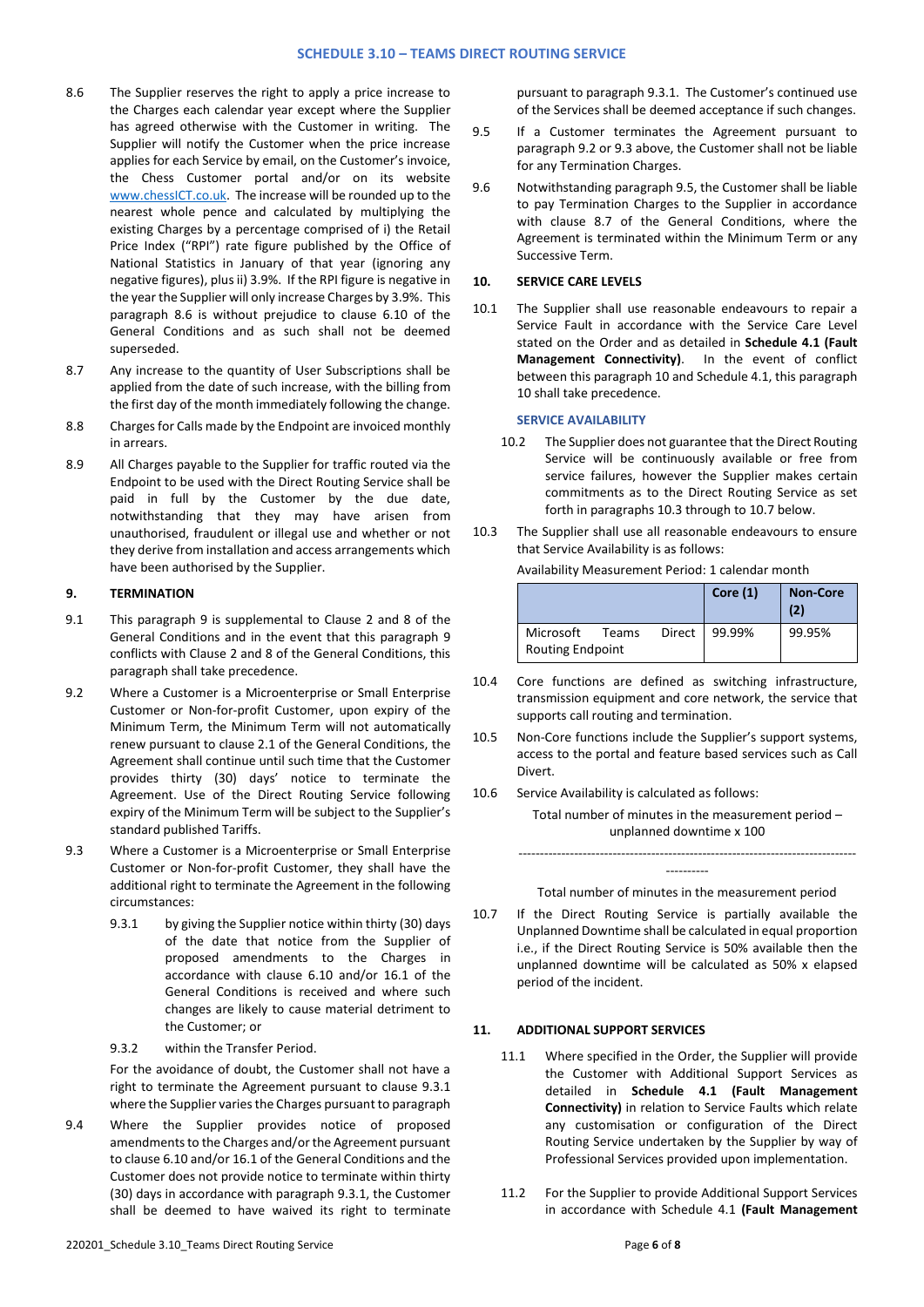**Connectivity),** the Supplier must be granted access to the Customer Tenant with Global Administrative Permissions. Where the Supplier does not provide the Customer with Microsoft 365 licenses, the access can be granted at the time the Customer reports the Service Fault and then revoked once resolved. In such circumstances, the Service Fault Targets will be calculated from the time that access has been granted and communicated to the Supplier.

# **12. CUSTOMER DATA**

- 12.1 Following cancellation of a Product or termination of the Agreement, the Customer shall have a period of ninety (90) days in which to migrate Customer Data. However, where the Direct Routing Service or part thereof is suspended by the Supplier and subsequently terminated, the Customer agrees that the Supplier may delete the Customer Data immediately.
- 12.2 Under no circumstances shall the Supplier be liable for any loss or damage to Customer Data. The Customer accepts the responsibility for backing up Customer Data and shall ensure that the Customer's processes in this respect are adequate.

### **13. INTELLECTUAL PROPERTY**

13.1 Except for any Use Rights applicable to the Direct Routing Service as expressly granted under the Agreement, the Customer shall not acquire in any way, any title, rights of ownership, or Intellectual Property Rights whatever nature in the Direct Routing Service or in any copies of it and no Intellectual Property Rights of either party are transferred or licensed as a result of the Agreement.

# **14. PROFESSIONAL SERVICES**

14.1 Where the Customer purchases Professional Services, the performance of those Professional Services will be subject to terms and conditions in **Schedule 4.2 (Professional Services)**.